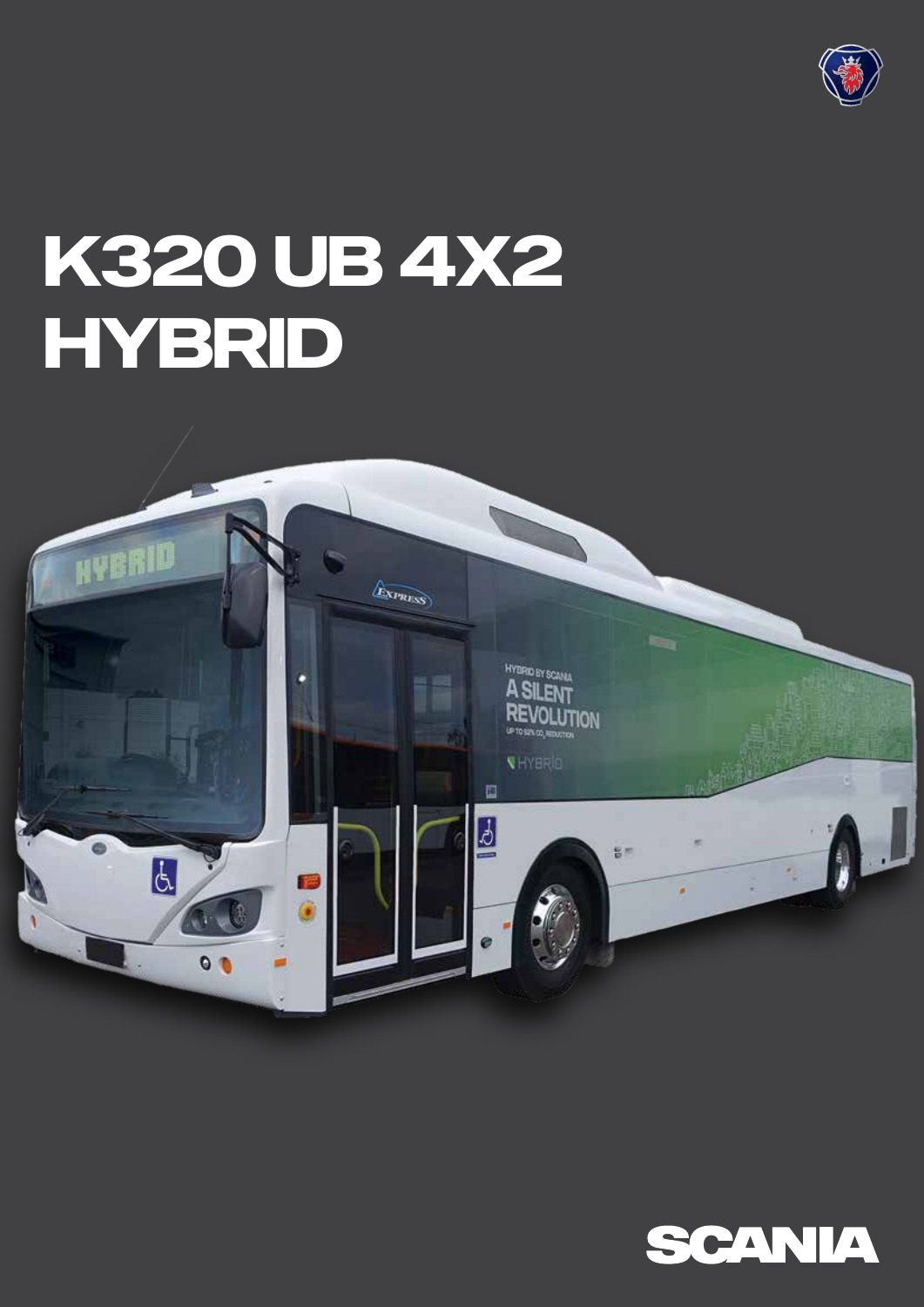# **K320 UB 4X2 HYBRID**

Scania is a global manufacturer of bus and coach chassis that meet the needs of operators on every continent. With total design and production control over chassis and powertrain, Scania delivers unrivalled reliability, durability and performance. Scania's Euro 6 engines meet and beat the most stringent environmental standards around.





### **Engine**

- Model DC09 108/320
- Swept Volume 9 Litre Inline, 5 Cyl Euro 6
- Power 320hp (235kW) @ 1900
- Torque 1600Nm @ 1050 1300)

#### **Engine Features**

- Fuel Type Dielsel/HYBRID
- Emission Control SCR

#### **HYBRID SPECIFICATIONS**

- Max Power 130 Kw (177hp)
- Max Torque 1030 Nm
- DCC 650V-24V Converter
- Permanent Magnetizing Synchronous Electric Machine
- Brake performance of electric machine is 1000 Nm
- Typical battery charging time to 100% 5-15 mins of driving time
- Fully charged battery 4.5 kW can provide up to 4km EV mode up to 45 km/h

#### **TRANSMISSION**

- Fully Automated Opticruise
- Model E-GRS895
- Gears 12

#### **Front Axle**

- Model AM 580SA
- Type Rigid I Beam
- Technical Rating 7,100 kgs

#### **DRIVE AXLE**

- Model AD 400SA
- Type Hypoid
- Ratio 3.42:1
- Technical Rating 12,000 kgs



#### **Hybrid power unit**

- Lithium-ion battery
- Voltage 660 V
- Installed Energy 18.5 kWh
- Charge power 120 kW
- Discharge power 200 kW
- Expected service life 5-7 years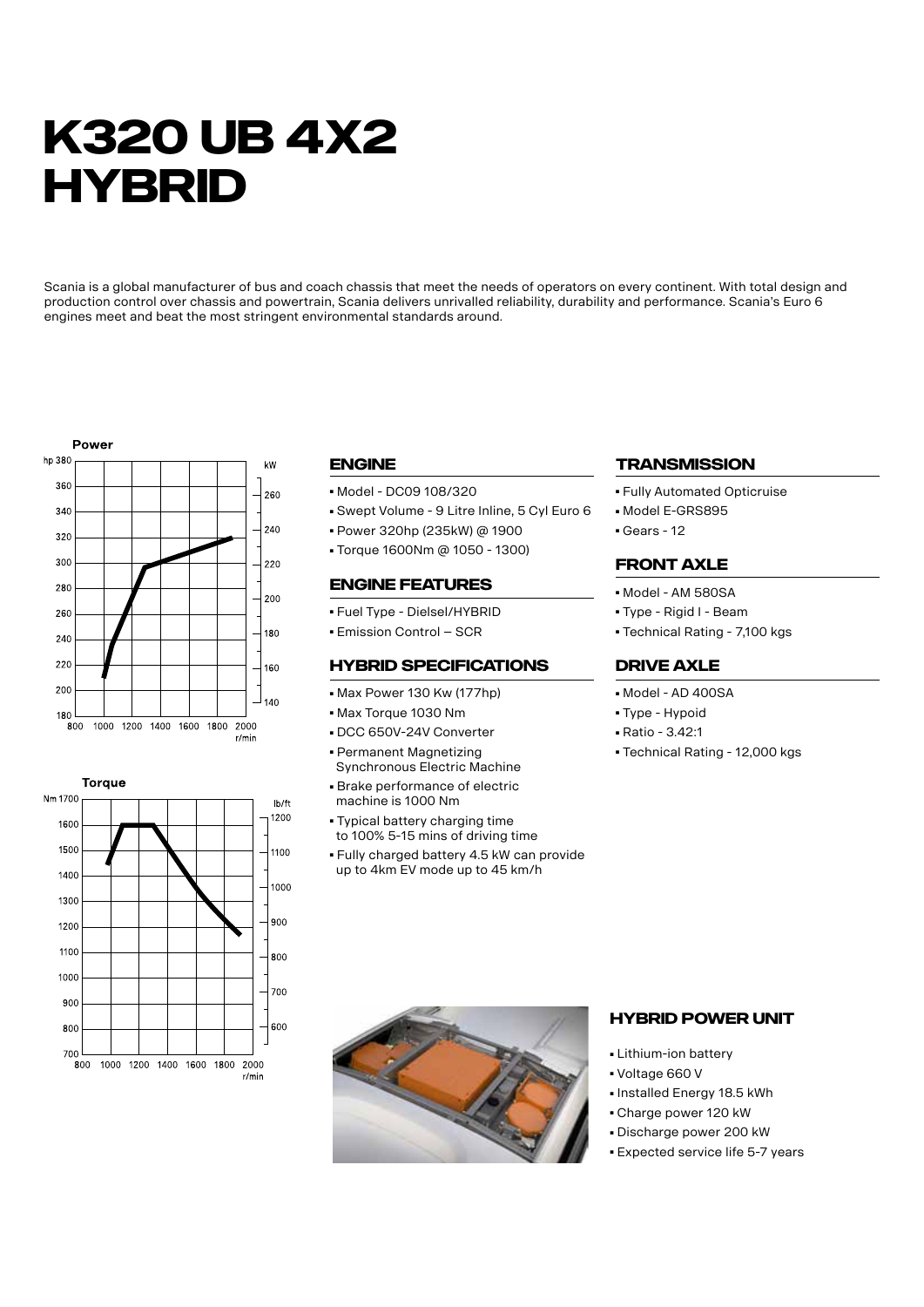

### **Suspension**

- Front Axle Suspension 2 x Air Bags
- Drive Axle Suspension 4 x Air Bags
- Full Kneeling Function
- Raise and Lower Function
- Level Control Electronic
- Anti Roll Bar Front and Rear

## **Brakes**

- Front Axle Disc
- Rear Axle Disc
- ABS
- EBS
- ESP
- Traction Control

### **Wheels**

- Rim Size 22.5" X 8.25"
- Type Durabrite Alloy

## **Tyres**

- Make Continental HSU
- Size 295/80

#### **FUEL TANK**

■ Body Builder

#### **ELECTRICAL**

- Voltage 24V
- Batteries 4 x 12V 230 Ah
- System CAN Bus

#### **FEATURES**

- Ergonomic Driver Instrument Panel
- Adjustable Steering Column for tilt and reach
- Scania Communicator telematics
- 19,100 kgs technical capacity chassis
- Remote start/stop in engine bay
- Battery isolator in dash
- Scania Assistance
- Hill Hold

# **OPTIONS**

- Maintenance and Repair Programmes available
- Scania Finance
- Wood grain steering wheel
- Tyre pressure monitoring
- Air cleaner dust ejector system